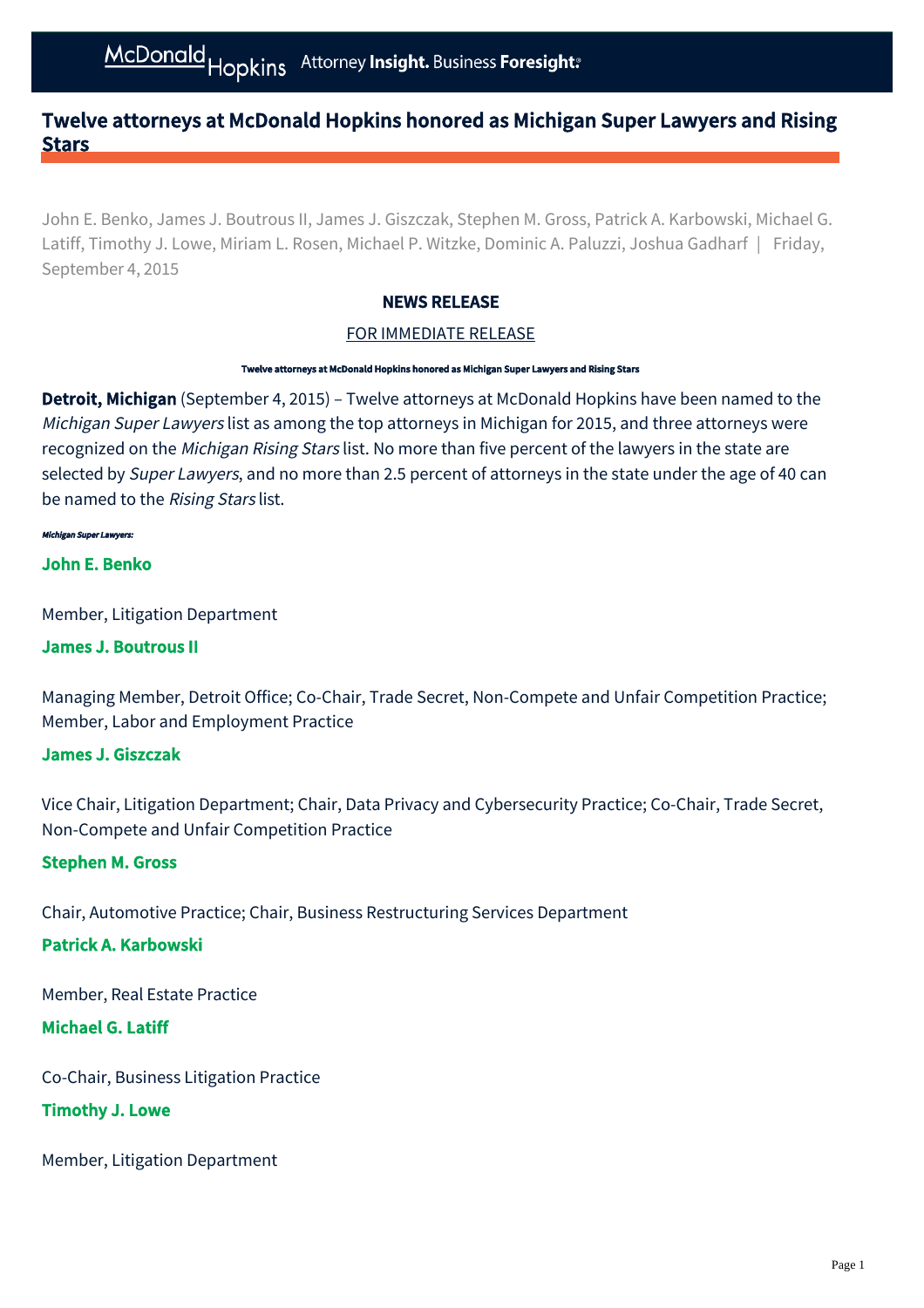# **Twelve attorneys at McDonald Hopkins honored as Michigan Super Lawyers and Rising Stars**

## [Miriam L. Rosen](http://www.mcdonaldhopkins.com/attorney/miriam-l-rosen)

Chair, Labor and Employment Practice

## [Michael P. Witzke](http://www.mcdonaldhopkins.com/attorney/michael-p-witzke)

Member, Estate Planning and Probate Practice

Michigan Rising Stars:

## [Joshua Gadharf](http://www.mcdonaldhopkins.com/attorney/joshua-gadharf)

Associate, Business Restructuring Services Department

## [Donald V. Orlandoni](http://www.mcdonaldhopkins.com/attorney/donald-v-orlandoni)

Associate, Litigation Department

[Dominic A. Paluzzi](http://www.mcdonaldhopkins.com/attorney/dominic-a-paluzzi)

Associate, Data Privacy and Cybersecurity Practice

## About McDonald Hopkins

Founded in 1930, McDonald Hopkins' mission is to provide insightful legal solutions and business counseling that help our clients strategically plan for an increasingly competitive future. McDonald Hopkins is a business advisory and advocacy law firm with locations in Chicago, Cleveland, Columbus, Detroit, Miami, and West Palm Beach. Our subsidiary, McDonald Hopkins Government Strategies LLC, is based in Washington, D.C. and led by former Congressman Steven LaTourette. McDonald Hopkins Government Strategies is not a law firm and does not provide legal services. For more information about McDonald Hopkins, visit [mcdonaldhopkins.com](http://www.mcdonaldhopkins.com/).